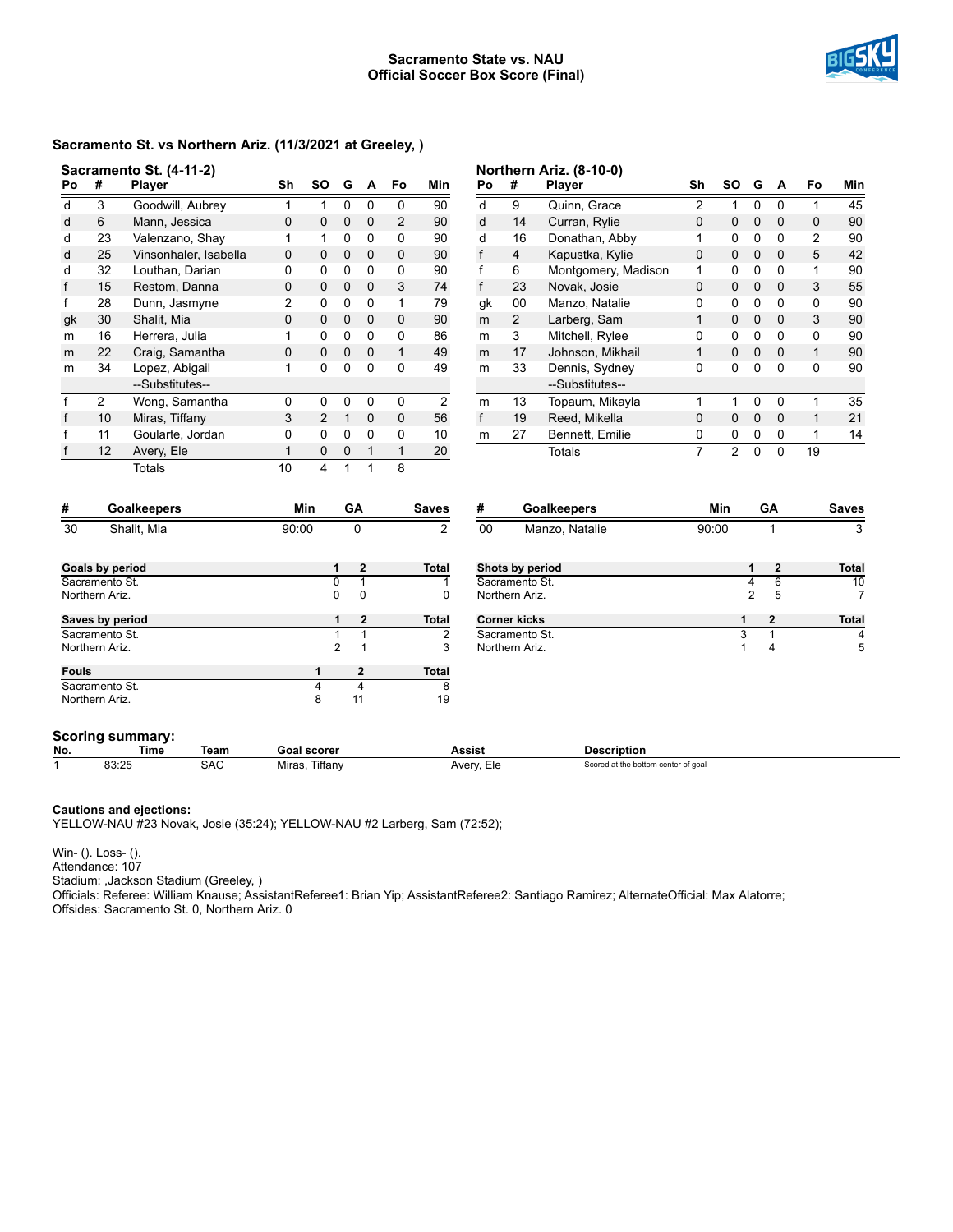### **Sacramento State vs. NAU Play-by-Play Summary (Period 1)**



# **Sacramento St. vs Northern Ariz. (11/3/2021 at Greeley, )**

| Time  | Play                                                                                            |
|-------|-------------------------------------------------------------------------------------------------|
| 00:00 | Shalit, Mia at goalie for Sacramento St                                                         |
| 00:00 | Manzo, Natalie at goalie for Northern Ariz                                                      |
| 0:31  | Foul on Sacramento St. Mann, Jessica; free kick awarded to Northern Ariz. Novak, Josie.         |
| 2:40  | Corner kick by Sacramento St. [2:40].                                                           |
| 3:18  | Corner kick by Sacramento St. [3:18].                                                           |
| 4:43  | Foul on Northern Ariz. Novak, Josie; free kick awarded to Sacramento St. Lopez, Abigail.        |
| 9:44  | Foul on Northern Ariz. Larberg, Sam; free kick awarded to Sacramento St. Louthan, Darian.       |
| 13:27 | Goal kick by Sacramento St. Shalit, Mia.                                                        |
| 14:28 | Corner kick by Northern Ariz. [14:28].                                                          |
| 14:58 | Goal kick by Sacramento St. Shalit, Mia.                                                        |
| 16:46 | Foul on Northern Ariz. Kapustka, Kylie; free kick awarded to Sacramento St. Dunn, Jasmyne.      |
| 18:07 | Foul on Sacramento St. Mann, Jessica; free kick awarded to Northern Ariz. Novak, Josie.         |
| 19:31 | Shot by Northern Ariz. Quinn, Grace, bottom center of net, save by Shalit, Mia.                 |
| 19:46 | Goal kick by Sacramento St. Shalit, Mia.                                                        |
| 22:38 | Goal kick by Sacramento St. Shalit, Mia.                                                        |
| 23:26 | Foul on Northern Ariz. Quinn, Grace; free kick awarded to Sacramento St. Valenzano, Shay.       |
| 24:05 | Shot by Sacramento St. Lopez, Abigail, off target.                                              |
| 24:17 | Goal kick by Northern Ariz. Manzo, Natalie.                                                     |
| 24:42 | Foul on Sacramento St. Craig, Samantha; free kick awarded to Northern Ariz. Larberg, Sam.       |
| 25:27 | Goal kick by Sacramento St. Shalit, Mia.                                                        |
| 25:57 | Foul on Sacramento St. Dunn, Jasmyne; free kick awarded to Northern Ariz. Johnson, Mikhail.     |
| 27:11 | Foul on Northern Ariz. Novak, Josie; free kick awarded to Sacramento St. Mann, Jessica.         |
| 28:42 | Northern Ariz. substitution: Reed, Mikella for Quinn, Grace.                                    |
| 28:42 | Sacramento St. substitution: Miras, Tiffany for Lopez, Abigail.                                 |
| 29:13 | Shot by Sacramento St. Dunn, Jasmyne, off target.                                               |
| 29:22 | Goal kick by Northern Ariz. Manzo, Natalie.                                                     |
| 31:16 | Sacramento St. substitution: Goularte, Jordan for Herrera, Julia.                               |
| 31:16 | Northern Ariz. substitution: Bennett, Emilie for Kapustka, Kylie.                               |
| 33:08 | Foul on Northern Ariz. Novak, Josie; free kick awarded to Sacramento St. Vinsonhaler, Isabella. |
| 33:30 | Foul on Northern Ariz. Reed, Mikella; free kick awarded to Sacramento St. Miras, Tiffany.       |
| 34:17 | Goal kick by Northern Ariz. Manzo, Natalie.                                                     |
| 34:29 | Sacramento St. substitution: Avery, Ele for Dunn, Jasmyne.                                      |
| 35:24 | Yellow card on Northern Ariz. Novak, Josie (PersistentInfringement).                            |
| 35:24 | Sacramento St. substitution: Herrera, Julia for Goularte, Jordan.                               |
| 36:57 | Shot by Northern Ariz. Larberg, Sam, off target.                                                |
| 37:07 | Goal kick by Sacramento St. Shalit, Mia.                                                        |
| 37:32 | Foul on Northern Ariz. Bennett, Emilie; free kick awarded to Sacramento St. Louthan, Darian.    |
| 38:10 | Goal kick by Northern Ariz. Manzo, Natalie.                                                     |
| 39:09 | Goal kick by Northern Ariz. Manzo, Natalie.                                                     |
| 43:22 | Sacramento St. substitution: Wong, Samantha for Restom, Danna.                                  |
| 43:22 | Sacramento St. substitution: Goularte, Jordan for Craig, Samantha.                              |
| 44:00 | Corner kick by Sacramento St. [44:00].                                                          |

- 
- 44:34 Shot by Sacramento St. Goodwill,Aubrey, bottom right of net, save by Manzo,Natalie.<br>44:34 Shot by Sacramento St. Valenzano,Shay, bottom center of net, save by Manzo,Natali Shot by Sacramento St. Valenzano, Shay, bottom center of net, save by Manzo, Natalie.
- 45:00 End of period [45:00].